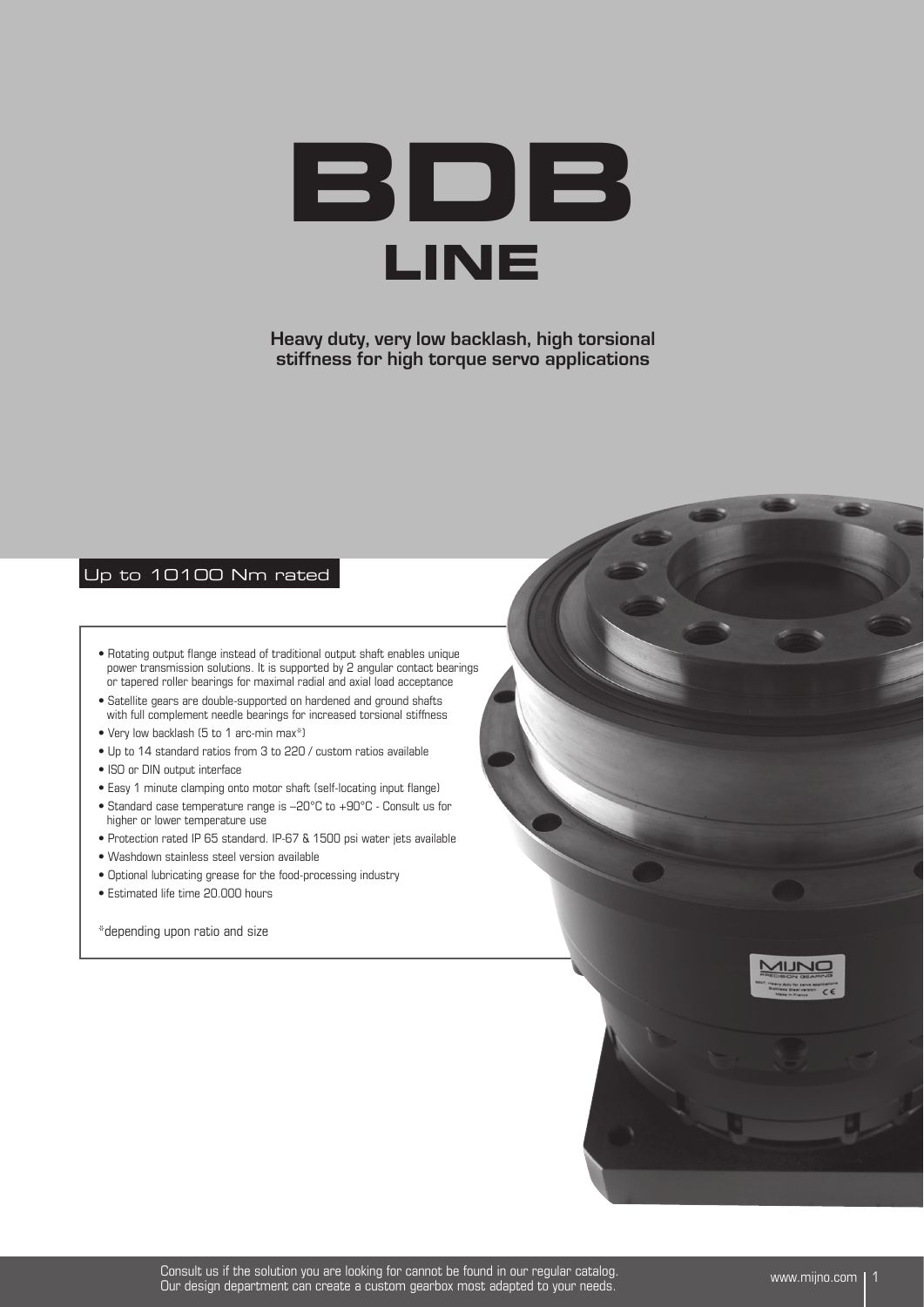#### Technical characteristics

| <b>Number of stages</b>        |                                        | 1      | <b>Stage</b><br>$\blacksquare$ |      |     |     | 2 - Stages     |     |                      |                                                              | з   |     | . Stages |      |     |     |  |  |  |  |  |  |
|--------------------------------|----------------------------------------|--------|--------------------------------|------|-----|-----|----------------|-----|----------------------|--------------------------------------------------------------|-----|-----|----------|------|-----|-----|--|--|--|--|--|--|
| Ratio <sup>(1)</sup>           |                                        | 4      | 5.5                            |      | 16  | 22  | 28             | 31  | 40                   | 60                                                           | 66  | 88  | 91       | 110  | 154 | 220 |  |  |  |  |  |  |
| <b>INPUT</b>                   |                                        |        |                                |      |     |     |                |     |                      |                                                              |     |     |          |      |     |     |  |  |  |  |  |  |
| Rated / max speed              | rpm                                    |        |                                |      |     |     |                |     |                      | 2 000 / 4 000 (consult us if you require higher input speed) |     |     |          |      |     |     |  |  |  |  |  |  |
| Rated torque                   | Nm                                     | 22.1   | 15.1                           | 10.4 | 5.7 | 4.1 | 3.2            | 2.9 | 4.1                  | 2.7                                                          | 2.5 | 1.9 | 1.8      | 1.35 | 1.1 | 0.7 |  |  |  |  |  |  |
| Accel. torque                  | Nm <sup>(2)</sup>                      | 26     | 18.9                           | 11.9 | 8   | 5.8 | 4.6            | 4.1 | 6.2                  | 4.1                                                          | 3.7 | 3.8 | 2.7      | 2.2  | 1.6 | 1.1 |  |  |  |  |  |  |
| <b>OUTPUT</b>                  |                                        |        |                                |      |     |     |                |     |                      |                                                              |     |     |          |      |     |     |  |  |  |  |  |  |
| Rated torque                   | Nm                                     | 85     | 85                             | 70   |     |     | 85             |     |                      |                                                              |     |     | 150      |      |     |     |  |  |  |  |  |  |
| Accel. torque                  | Nm <sup>(2)</sup>                      | 100    | 100                            | 80   |     |     | 120            |     |                      |                                                              |     |     | 225      |      |     |     |  |  |  |  |  |  |
| Emergency stop torque          | Nm                                     |        | 250                            | 250  |     |     |                |     |                      |                                                              |     |     | 500      |      |     |     |  |  |  |  |  |  |
| <b>Torsional stiffness</b>     | Nm / rd. x 10 <sup>4</sup>             |        | 10                             |      |     |     | $\overline{1}$ |     | 5                    |                                                              |     |     |          |      |     |     |  |  |  |  |  |  |
| Axial load                     | N                                      |        |                                |      |     |     |                |     | 650                  |                                                              |     |     |          |      |     |     |  |  |  |  |  |  |
| Radial load                    | $N^{(5)}$                              |        |                                |      |     |     |                |     | 1 550                |                                                              |     |     |          |      |     |     |  |  |  |  |  |  |
| <b>GENERAL CHARACTERISTICS</b> |                                        |        |                                |      |     |     |                |     |                      |                                                              |     |     |          |      |     |     |  |  |  |  |  |  |
| Input inertia                  | Kgm <sup>2</sup> x10 <sup>-5 (3)</sup> | 13.1   | 11.5                           | 10.6 | 9.8 | 9.6 | 8.7            | 8.7 | 9.2                  | 9.2                                                          | 9.2 | 9.2 | 9.2      | 9.2  | 9.2 | 9.2 |  |  |  |  |  |  |
| Max. backlash                  | arc-min.                               |        |                                |      |     |     |                |     | $\leq 5$ or $\leq 3$ |                                                              |     |     |          |      |     |     |  |  |  |  |  |  |
| Efficiency                     | $\frac{0}{0}$ (4)                      |        | 94<br>96                       |      |     |     |                |     | 91                   |                                                              |     |     |          |      |     |     |  |  |  |  |  |  |
| Weight                         | Kg                                     | 5<br>8 |                                |      |     |     |                |     | 10                   |                                                              |     |     |          |      |     |     |  |  |  |  |  |  |
| Gears life time                | Hours                                  |        |                                |      |     |     |                |     | 20 000               |                                                              |     |     |          |      |     |     |  |  |  |  |  |  |

1) Other ratios are possible, do not hesitate to contact us

2) S5 duty service

3) On the motorside

4) Gear efficiency at rated torque

5) Load applied in the middle of the ouput shaft at 300rpm

NOTE : Emergency stop torque is 2.5 times rated output torque for 1000 times max during the life of the gearhead.

## Dimensions (mm)



\*Depends upon ratio and motor / Product range can be subject to changes without notice Download 3D drawings from **www.mijno.com**

2 www.mijno.com Consult us if the solution you are looking for cannot be found in our regular catalog. Our design department can create a custom gearbox most adapted to your needs.

Ø 90 h7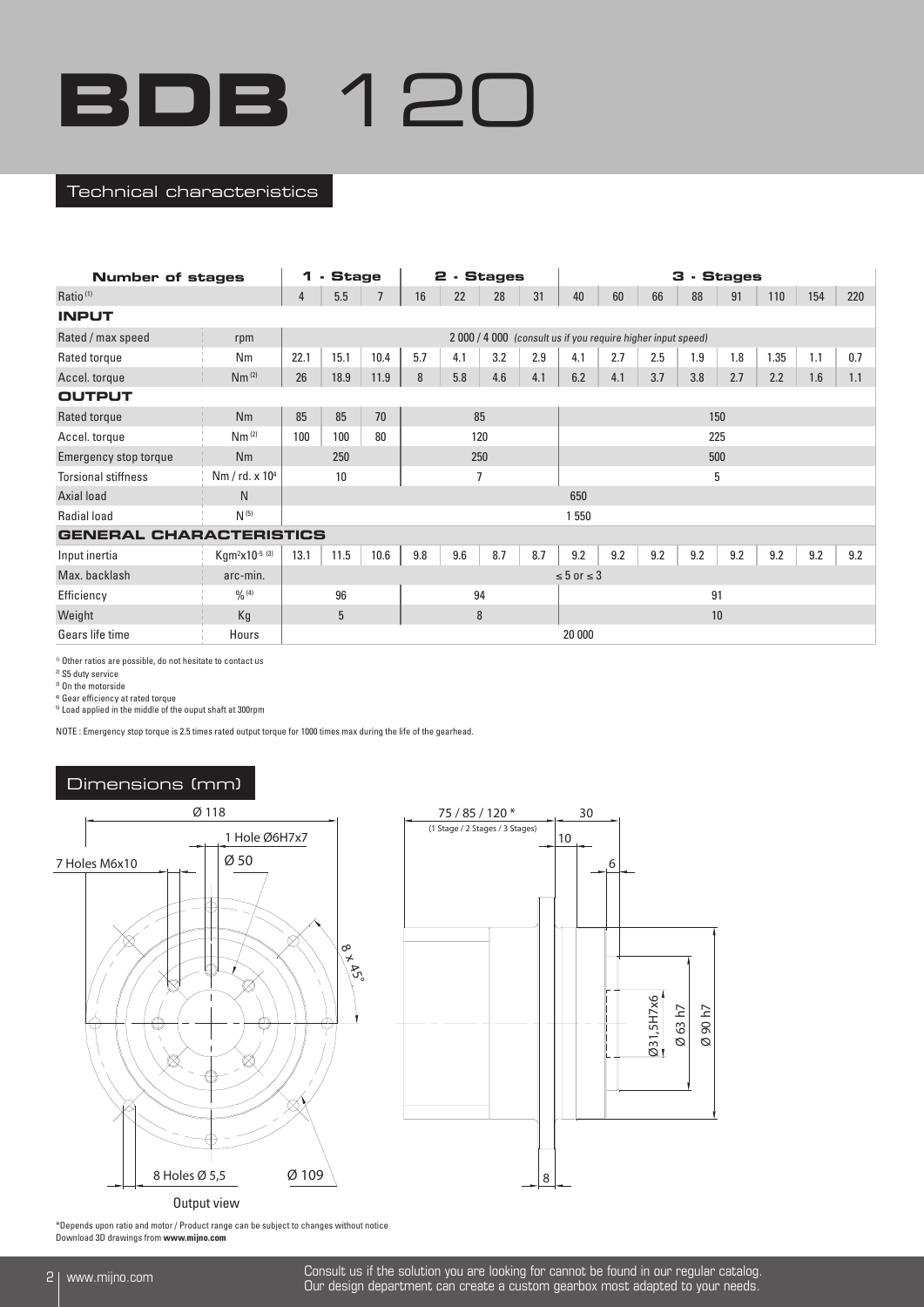#### Technical characteristics

| <b>Number of stages</b>        |                                        | 1    | <b>Stage</b><br>$\blacksquare$ |      |                      |      | 2 - Stages |    |                      |                                                              |     | з   | . Stages |     |     |     |  |  |  |  |  |  |  |  |
|--------------------------------|----------------------------------------|------|--------------------------------|------|----------------------|------|------------|----|----------------------|--------------------------------------------------------------|-----|-----|----------|-----|-----|-----|--|--|--|--|--|--|--|--|
| Ratio <sup>(1)</sup>           |                                        | 4    | 5.5                            |      | 16                   | 22   | 28         | 31 | 40                   | 60                                                           | 66  | 88  | 91       | 110 | 154 | 220 |  |  |  |  |  |  |  |  |
| <b>INPUT</b>                   |                                        |      |                                |      |                      |      |            |    |                      |                                                              |     |     |          |     |     |     |  |  |  |  |  |  |  |  |
| Rated / max speed              | rpm                                    |      |                                |      |                      |      |            |    |                      | 2 000 / 4 000 (consult us if you require higher input speed) |     |     |          |     |     |     |  |  |  |  |  |  |  |  |
| Rated torque                   | Nm                                     | 70   | 41                             | 20   | 20<br>14<br>11<br>10 |      |            |    |                      | 6                                                            | 5.8 | 4.3 | 4.2      | 3.5 | 2.5 | 1.7 |  |  |  |  |  |  |  |  |
| Accel. torque                  | Nm <sup>(2)</sup>                      | 92   | 53                             | 25   | 26                   | 19   | 15         | 13 | 15                   | 10 <sup>1</sup>                                              | 9.1 | 6.8 | 6.6      | 5.5 | 3.9 | 2.7 |  |  |  |  |  |  |  |  |
| <b>OUTPUT</b>                  |                                        |      |                                |      |                      |      |            |    |                      |                                                              |     |     |          |     |     |     |  |  |  |  |  |  |  |  |
| Rated torque                   | Nm                                     | 270  | 215                            | 135  |                      |      | 300        |    |                      |                                                              |     |     | 350      |     |     |     |  |  |  |  |  |  |  |  |
| Accel. torque                  | Nm <sup>(2)</sup>                      | 355  | 280                            | 167  |                      |      | 400        |    |                      |                                                              |     |     | 550      |     |     |     |  |  |  |  |  |  |  |  |
| Emergency stop torque          | Nm                                     |      | 600                            |      |                      |      | 600        |    |                      |                                                              |     |     | 900      |     |     |     |  |  |  |  |  |  |  |  |
| <b>Torsional stiffness</b>     | Nm / rd. x 10 <sup>4</sup>             |      | 20                             |      |                      |      | 15         |    |                      | 14                                                           |     |     |          |     |     |     |  |  |  |  |  |  |  |  |
| Axial load                     | N <sub>1</sub>                         |      |                                |      |                      |      |            |    | 1 0 0 0              |                                                              |     |     |          |     |     |     |  |  |  |  |  |  |  |  |
| Radial load                    | $N^{(5)}$                              |      |                                |      |                      |      |            |    | 2 500                |                                                              |     |     |          |     |     |     |  |  |  |  |  |  |  |  |
| <b>GENERAL CHARACTERISTICS</b> |                                        |      |                                |      |                      |      |            |    |                      |                                                              |     |     |          |     |     |     |  |  |  |  |  |  |  |  |
| Input inertia                  | Kgm <sup>2</sup> x10 <sup>-5 (3)</sup> | 19.3 | 17.8                           | 16.4 | 11.5                 | 11.5 | 10         | 10 | 11                   | 11                                                           | 11  | 10  | 10       | 9   | 9   | 9   |  |  |  |  |  |  |  |  |
| Max. backlash                  | arc-min.                               |      |                                |      |                      |      |            |    | $\leq 5$ or $\leq 3$ |                                                              |     |     |          |     |     |     |  |  |  |  |  |  |  |  |
| Efficiency                     | 0/0(4)                                 |      | 96                             | 94   |                      |      |            |    |                      |                                                              |     | 91  |          |     |     |     |  |  |  |  |  |  |  |  |
| Weight                         | Kg                                     |      | $\overline{7}$<br>10           |      |                      |      |            |    |                      | 13                                                           |     |     |          |     |     |     |  |  |  |  |  |  |  |  |
| Gears life time                | Hours                                  |      |                                |      |                      |      |            |    | 20 000               |                                                              |     |     |          |     |     |     |  |  |  |  |  |  |  |  |

1) Other ratios are possible, do not hesitate to contact us

2) S5 duty service

3) On the motorside

4) Gear efficiency at rated torque

5) Load applied in the middle of the ouput shaft at 300rpm

NOTE : Emergency stop torque is 2.5 times rated output torque for 1000 times max during the life of the gearhead.

## Dimensions (mm)





\*Depends upon ratio and motor / Product range can be subject to changes without notice Download 3D drawings from **www.mijno.com**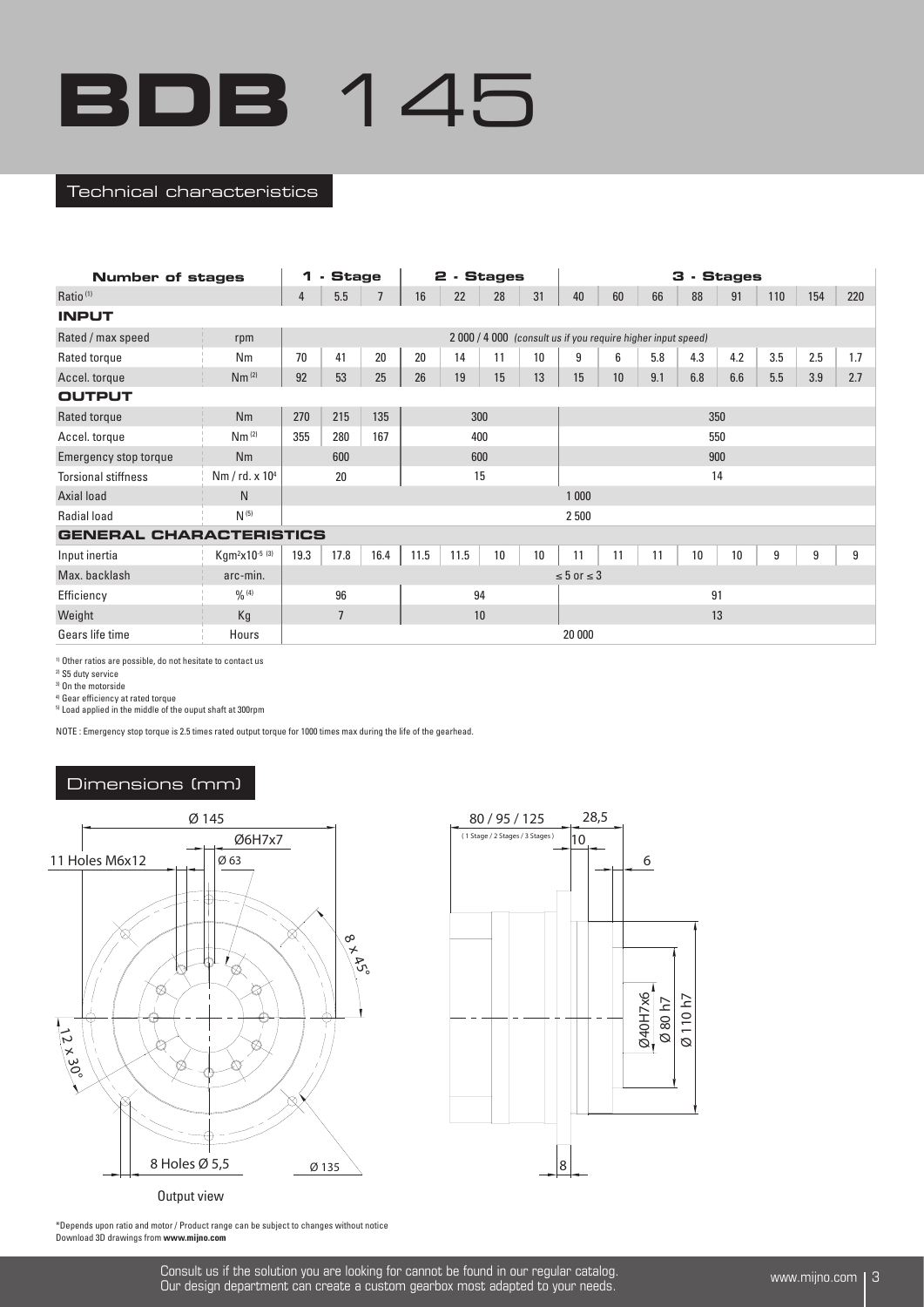#### Technical characteristics

| <b>Number of stages</b>        |                                        | 1<br>- Stage<br>2 - Stages |     |                      |     |    |    |                      |        |                                                              | 3 - Stages |    |     |                |                |  |
|--------------------------------|----------------------------------------|----------------------------|-----|----------------------|-----|----|----|----------------------|--------|--------------------------------------------------------------|------------|----|-----|----------------|----------------|--|
| Ratio <sup>(1)</sup>           |                                        | 4                          | 5.5 | 16                   | 22  | 28 | 31 | 40                   | 60     | 66                                                           | 88         | 91 | 110 | 154            | 220            |  |
| <b>INPUT</b>                   |                                        |                            |     |                      |     |    |    |                      |        |                                                              |            |    |     |                |                |  |
| Rated / max speed              | rpm                                    |                            |     |                      |     |    |    |                      |        | 2 000 / 4 000 (consult us if you require higher input speed) |            |    |     |                |                |  |
| Rated torque                   | Nm                                     | 219                        | 125 | 53                   | 39  | 30 | 27 | 27                   | 18     | 17                                                           | 12         | 12 | 10  | $\overline{7}$ | 5              |  |
| Accel. torque                  | Nm <sup>(2)</sup>                      | 260                        | 163 | 80<br>60<br>46<br>41 |     |    |    |                      | 27     | 25                                                           | 19         | 18 | 15  | 11             | $\overline{7}$ |  |
| <b>OUTPUT</b>                  |                                        |                            |     |                      |     |    |    |                      |        |                                                              |            |    |     |                |                |  |
| Rated torque                   | Nm                                     | 840                        | 660 |                      | 800 |    |    |                      |        |                                                              | 1000       |    |     |                |                |  |
| Accel. torque                  | Nm <sup>(2)</sup>                      | 1 200<br>860<br>1 000      |     |                      |     |    |    |                      |        |                                                              | 1 500      |    |     |                |                |  |
| Emergency stop torque          | Nm                                     | 2 0 0 0<br>2000            |     |                      |     |    |    |                      |        |                                                              | 2 500      |    |     |                |                |  |
| <b>Torsional stiffness</b>     | Nm / $rd. x 104$                       | 60                         |     |                      | 58  |    |    | 53                   |        |                                                              |            |    |     |                |                |  |
| Axial load                     | N.                                     |                            |     |                      |     |    |    | 6 500                |        |                                                              |            |    |     |                |                |  |
| <b>Radial load</b>             | $N^{(5)}$                              |                            |     |                      |     |    |    | 8000                 |        |                                                              |            |    |     |                |                |  |
| <b>GENERAL CHARACTERISTICS</b> |                                        |                            |     |                      |     |    |    |                      |        |                                                              |            |    |     |                |                |  |
| Input inertia                  | Kgm <sup>2</sup> x10 <sup>-5 (3)</sup> | 104                        | 67  | 53                   | 42  | 40 | 39 | 41                   | 40     | 39                                                           | 38         | 38 | 38  | 38             | 38             |  |
| Max. backlash                  | arc-min.                               |                            |     |                      |     |    |    | $\leq$ 3 or $\leq$ 1 |        |                                                              |            |    |     |                |                |  |
| Efficiency                     | 0/0(4)                                 | 96                         |     | 94                   |     |    |    |                      |        | 91                                                           |            |    |     |                |                |  |
| Weight                         | Kg                                     | 15<br>17                   |     |                      |     |    |    | 20                   |        |                                                              |            |    |     |                |                |  |
| Gears life time                | Hours                                  |                            |     |                      |     |    |    |                      | 20 000 |                                                              |            |    |     |                |                |  |

1) Other ratios are possible, do not hesitate to contact us

2) S5 duty service

3) On the motorside

<sup>4)</sup> Gear efficiency at rated torque<br><sup>5)</sup> Load applied in the middle of the ouput shaft at 300rpm

NOTE : Emergency stop torque is 2.5 times rated output torque for 1000 times max during the life of the gearhead.





\*Depends upon ratio and motor / Product range can be subject to changes without notice Download 3D drawings from **www.mijno.com**

4 www.mijno.com Consult us if the solution you are looking for cannot be found in our regular catalog. Our design department can create a custom gearbox most adapted to your needs.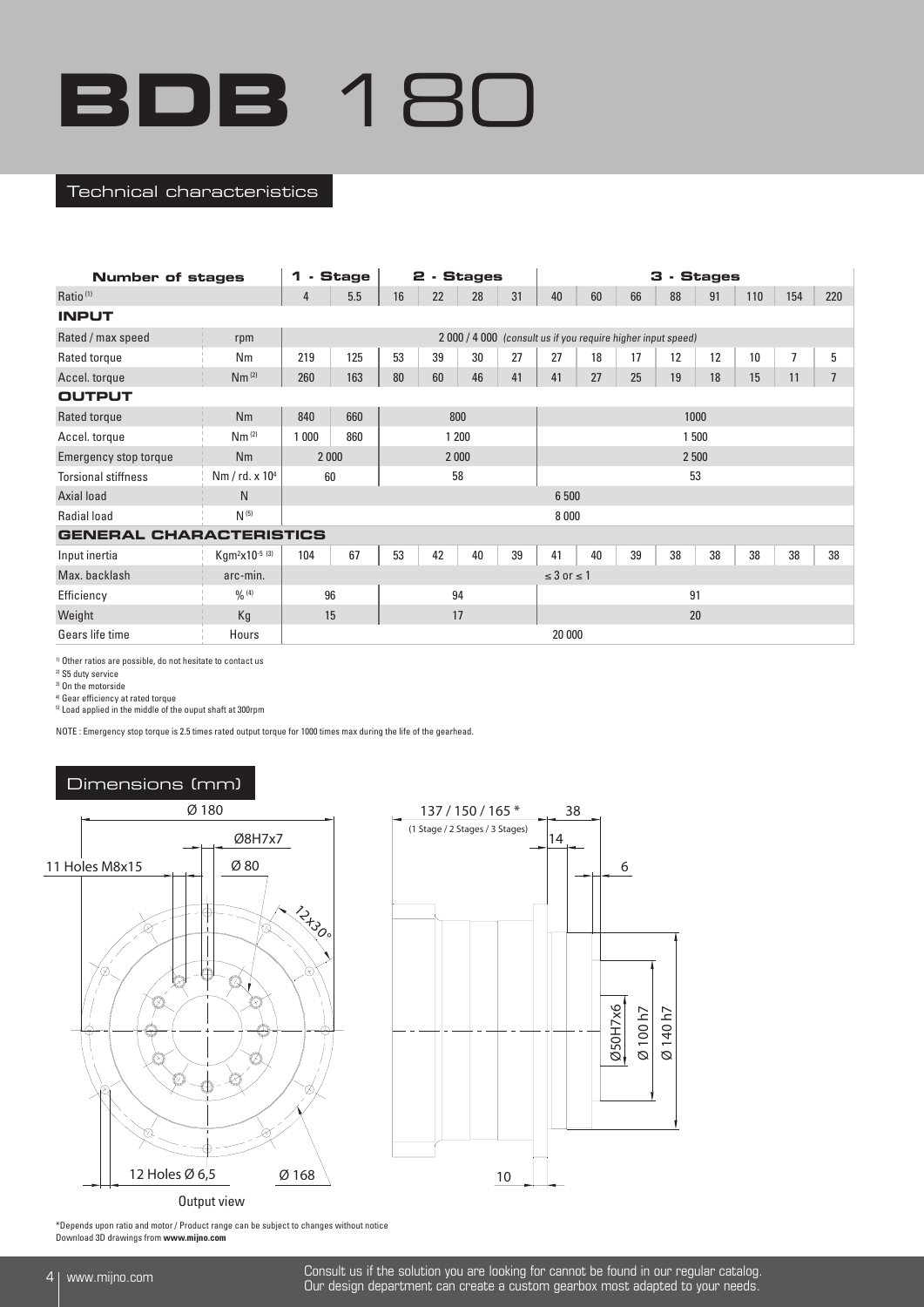#### Technical characteristics

| Number of stages               |                                        | <b>. Stage</b><br>2 - Stages<br>1 |         |     |         |     |     |                      |       |    | 3 - Stages                                                   |    |     |     |     |  |  |
|--------------------------------|----------------------------------------|-----------------------------------|---------|-----|---------|-----|-----|----------------------|-------|----|--------------------------------------------------------------|----|-----|-----|-----|--|--|
| Ratio <sup>(1)</sup>           |                                        | 4                                 | 5.5     | 16  | 22      | 28  | 31  | 40                   | 60    | 66 | 88                                                           | 91 | 110 | 154 | 220 |  |  |
| <b>INPUT</b>                   |                                        |                                   |         |     |         |     |     |                      |       |    |                                                              |    |     |     |     |  |  |
| Rated / max speed              | rpm                                    |                                   |         |     |         |     |     |                      |       |    | 2 000 / 3 000 (consult us if you require higher input speed) |    |     |     |     |  |  |
| Rated torque                   | Nm                                     | 406                               | 233     | 100 | 73      | 57  | 51  | 52                   | 35    | 32 | 24                                                           | 23 | 19  | 14  | 9   |  |  |
| Accel. torque                  | Nm <sup>(2)</sup>                      | 521                               | 303     | 133 | 97      | 76  | 69  | 82                   | 55    | 50 | 37                                                           | 36 | 30  | 21  | 15  |  |  |
| <b>OUTPUT</b>                  |                                        |                                   |         |     |         |     |     |                      |       |    |                                                              |    |     |     |     |  |  |
| Rated torque                   | <b>Nm</b>                              | 1500<br>1560<br>1 2 3 0           |         |     |         |     |     |                      | 1 900 |    |                                                              |    |     |     |     |  |  |
| Accel. torque                  | Nm <sup>(2)</sup>                      | 2000<br>2000<br>1600              |         |     |         |     |     |                      |       |    | 3 0 0 0                                                      |    |     |     |     |  |  |
| Emergency stop torque          | Nm                                     |                                   | 3 0 0 0 |     | 3 0 0 0 |     |     |                      |       |    | 5 0 0 0                                                      |    |     |     |     |  |  |
| <b>Torsional stiffness</b>     | Nm / $rd. x 104$                       | 209                               | 220     | 201 | 246     | 244 | 239 | 213                  |       |    |                                                              |    |     |     |     |  |  |
| Axial load                     | N.                                     |                                   |         |     |         |     |     | 13 500               |       |    |                                                              |    |     |     |     |  |  |
| <b>Radial load</b>             | $N^{(5)}$                              |                                   |         |     |         |     |     | 25 000               |       |    |                                                              |    |     |     |     |  |  |
| <b>GENERAL CHARACTERISTICS</b> |                                        |                                   |         |     |         |     |     |                      |       |    |                                                              |    |     |     |     |  |  |
| Input inertia                  | Kgm <sup>2</sup> x10 <sup>-5 (3)</sup> | 474                               | 305     | 132 | 110     | 89  | 67  | 90                   | 88    | 87 | 86                                                           | 86 | 86  | 86  | 86  |  |  |
| Max. backlash                  | arc-min.                               |                                   |         |     |         |     |     | $\leq$ 3 or $\leq$ 1 |       |    |                                                              |    |     |     |     |  |  |
| Efficiency                     | 0/0(4)                                 | 96<br>94                          |         |     |         |     |     | 91                   |       |    |                                                              |    |     |     |     |  |  |
| Weight                         | Kg                                     | 50<br>40                          |         |     |         |     |     |                      | 55    |    |                                                              |    |     |     |     |  |  |
| Gears life time                | Hours                                  |                                   |         |     |         |     |     | 20 000               |       |    |                                                              |    |     |     |     |  |  |

1) Other ratios are possible, do not hesitate to contact us

2) S5 duty service

3) On the motorside

4) Gear efficiency at rated torque

5) Load applied in the middle of the ouput shaft at 300rpm

NOTE : Emergency stop torque is 2.5 times rated output torque for 1000 times max during the life of the gearhead.





\*Depends upon ratio and motor / Product range can be subject to changes without notice Download 3D drawings from **www.mijno.com**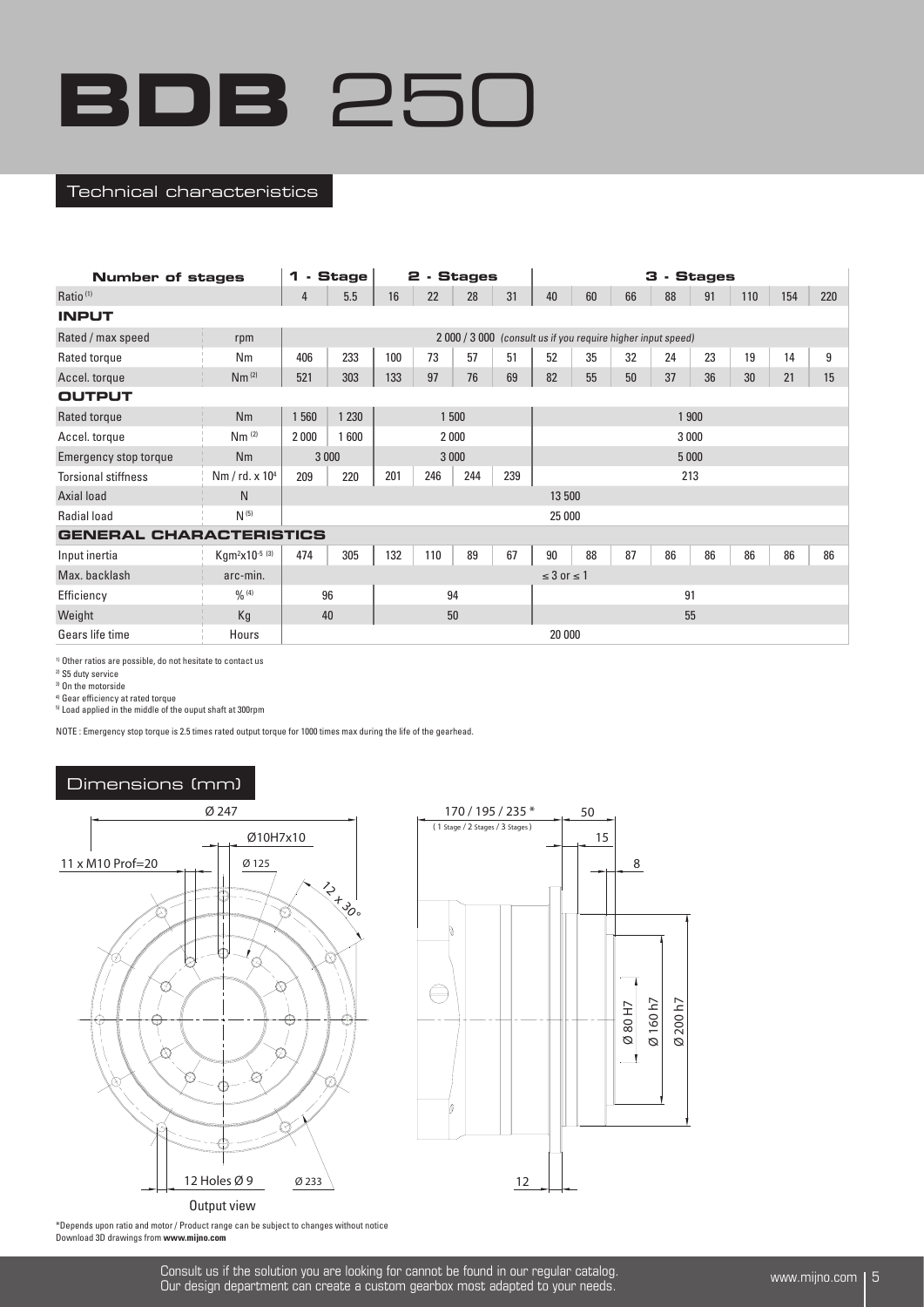#### Technical characteristics

| Number of stages               |                                        | 1                             | - Stage                         |     | 2 - Stages |     |     |                      |     |                                                              | 3 - Stages |    |     |     |     |  |
|--------------------------------|----------------------------------------|-------------------------------|---------------------------------|-----|------------|-----|-----|----------------------|-----|--------------------------------------------------------------|------------|----|-----|-----|-----|--|
| Ratio <sup>(1)</sup>           |                                        | 4                             | 5.5                             | 16  | 22         | 28  | 31  | 40                   | 60  | 66                                                           | 88         | 91 | 110 | 154 | 220 |  |
| <b>INPUT</b>                   |                                        |                               |                                 |     |            |     |     |                      |     |                                                              |            |    |     |     |     |  |
| Rated / max speed              | rpm                                    |                               |                                 |     |            |     |     |                      |     | 2 000 / 3 000 (consult us if you require higher input speed) |            |    |     |     |     |  |
| Rated torque                   | Nm                                     | 781                           | 407                             | 199 | 145        | 114 | 103 | 96                   | 64  | 58                                                           | 44         | 42 | 35  | 25  | 17  |  |
| Accel. torque                  | Nm <sup>(2)</sup>                      | 1042                          | 332<br>242<br>568<br>190<br>172 |     |            |     |     |                      | 110 | 100                                                          | 75         | 72 | 60  | 43  | 30  |  |
| <b>OUTPUT</b>                  |                                        |                               |                                 |     |            |     |     |                      |     |                                                              |            |    |     |     |     |  |
| Rated torque                   | <b>Nm</b>                              | 3 0 0 0                       | 2 1 5 0                         |     | 3 0 0 0    |     |     |                      |     |                                                              |            |    |     |     |     |  |
| Accel. torque                  | Nm <sup>(2)</sup>                      | 5 0 0 0<br>4 0 0 0<br>3 0 0 0 |                                 |     |            |     |     |                      |     |                                                              | 6 0 0 0    |    |     |     |     |  |
| Emergency stop torque          | <b>Nm</b>                              | 7 500                         |                                 |     | 7 500      |     |     |                      |     |                                                              | 8 500      |    |     |     |     |  |
| <b>Torsional stiffness</b>     | Nm / $rd. x 104$                       | 480                           | 470                             |     | 403        |     |     | 393                  |     |                                                              |            |    |     |     |     |  |
| Axial load                     | N                                      |                               |                                 |     |            |     |     | 19 000               |     |                                                              |            |    |     |     |     |  |
| <b>Radial load</b>             | $N^{(5)}$                              |                               |                                 |     |            |     |     | 36 000               |     |                                                              |            |    |     |     |     |  |
| <b>GENERAL CHARACTERISTICS</b> |                                        |                               |                                 |     |            |     |     |                      |     |                                                              |            |    |     |     |     |  |
| Input inertia                  | Kgm <sup>2</sup> x10 <sup>-5 (3)</sup> | 1300                          | 736                             | 371 | 275        | 232 | 232 |                      |     |                                                              | 290        |    |     |     |     |  |
| Max. backlash                  | arc-min.                               |                               |                                 |     |            |     |     | $\leq$ 3 or $\leq$ 1 |     |                                                              |            |    |     |     |     |  |
| Efficiency                     | 0/0(4)                                 | 96                            |                                 |     | 94         |     |     |                      |     |                                                              | 91         |    |     |     |     |  |
| Weight                         | Kg                                     | 65<br>55                      |                                 |     |            |     |     | 70                   |     |                                                              |            |    |     |     |     |  |
| Gears life time                | Hours                                  |                               |                                 |     |            |     |     | 20 000               |     |                                                              |            |    |     |     |     |  |

1) Other ratios are possible, do not hesitate to contact us

2) S5 duty service

3) On the motorside

4) Gear efficiency at rated torque

5) Load applied in the middle of the ouput shaft at 300rpm

NOTE : Emergency stop torque is 2.5 times rated output torque for 1000 times max during the life of the gearhead.

## Dimensions (mm)



Output view

\*Depends upon ratio and motor / Product range can be subject to changes without notice Download 3D drawings from **www.mijno.com**

<sup>6</sup> www.mijno.com Consult us if the solution you are looking for cannot be found in our regular catalog. Our design department can create a custom gearbox most adapted to your needs.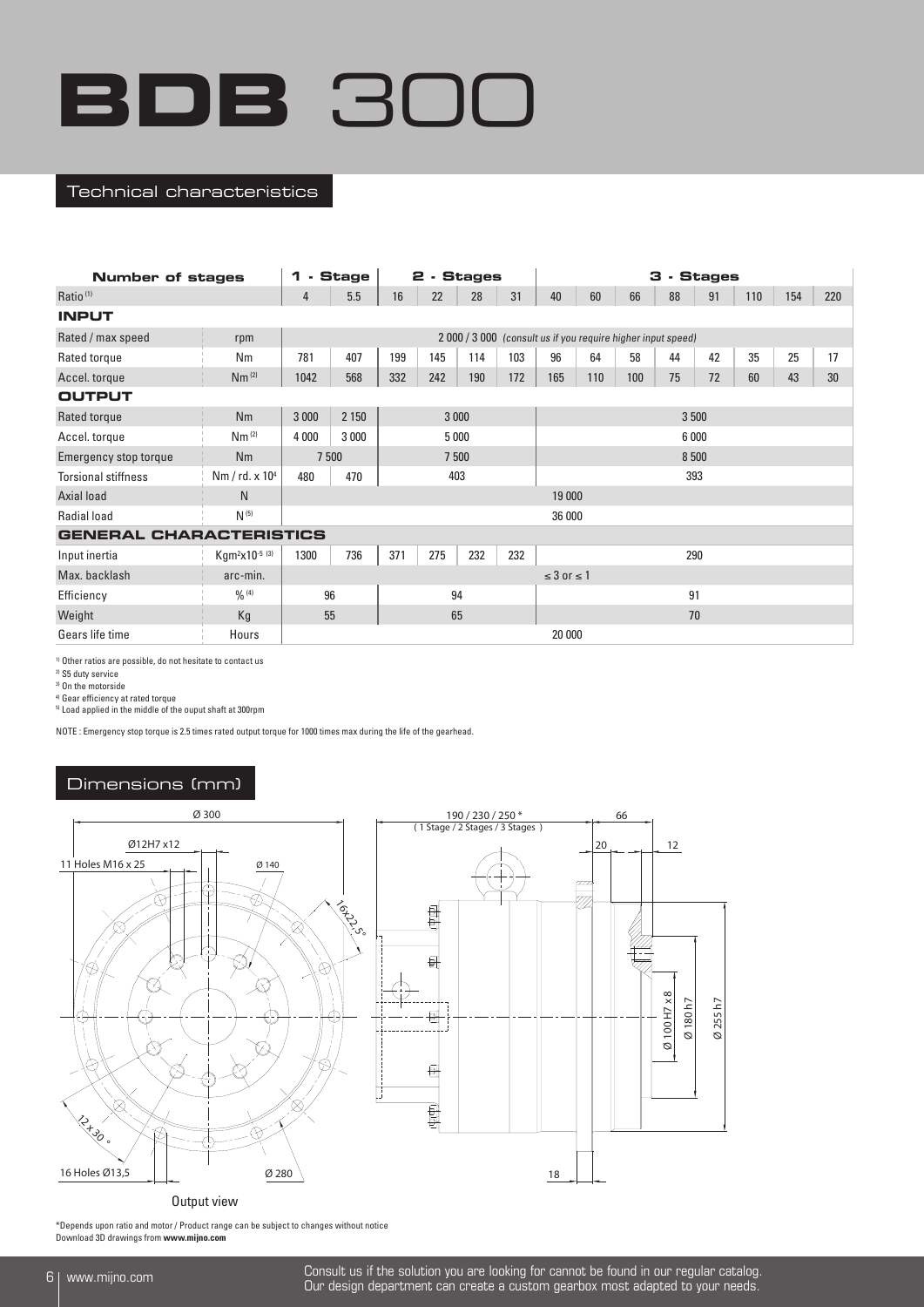#### Technical characteristics

| <b>Number of stages</b>        | <b>Stage</b><br>2 - Stages<br>1<br>$\sim$ |                  |         |       |         |         |         |                      |         | 3 - Stages |                                                            |         |     |     |     |  |  |  |
|--------------------------------|-------------------------------------------|------------------|---------|-------|---------|---------|---------|----------------------|---------|------------|------------------------------------------------------------|---------|-----|-----|-----|--|--|--|
| Ratio <sup>(1)</sup>           |                                           | 4                | 5.5     | 16    | 22      | 28      | 31      | 40                   | 60      | 66         | 88                                                         | 91      | 110 | 154 | 220 |  |  |  |
| <b>INPUT</b>                   |                                           |                  |         |       |         |         |         |                      |         |            |                                                            |         |     |     |     |  |  |  |
| Rated / max speed              | rpm                                       |                  |         |       |         |         |         |                      |         |            | 2000 / 3000 (consult us if you require higher input speed) |         |     |     |     |  |  |  |
| Rated torque                   | Nm                                        | 1 3 9 3          | 805     | 399   | 297     | 237     | 214     | 174                  | 128     | 117        | 87                                                         | 85      | 70  | 50  | 35  |  |  |  |
| Accel. torque                  | Nm <sup>(2)</sup>                         | 1 5 6 3          | 947     | 531   | 411     | 340     | 312     | 261                  | 193     | 167        | 125                                                        | 121     | 100 | 71  | 50  |  |  |  |
| <b>OUTPUT</b>                  |                                           |                  |         |       |         |         |         |                      |         |            |                                                            |         |     |     |     |  |  |  |
| Rated torque                   | Nm                                        | 5 3 5 0          | 4 2 5 0 | 6 000 | 6 1 5 0 | 6 2 5 0 | 6 2 5 0 |                      | 6 3 5 0 |            |                                                            | 7 0 0 0 |     |     |     |  |  |  |
| Accel. torque                  | Nm <sup>(2)</sup>                         | 6 0 0 0          | 5 0 0 0 | 7980  | 8 500   | 8950    | 9 1 0 0 |                      | 9500    |            |                                                            | 10 000  |     |     |     |  |  |  |
| Emergency stop torque          | Nm                                        | 15 000<br>13 000 |         |       |         |         |         |                      |         |            | 18 000                                                     |         |     |     |     |  |  |  |
| <b>Torsional stiffness</b>     | Nm / rd. x 10 <sup>4</sup>                |                  | 515     |       | 677     |         |         |                      |         |            | 500                                                        |         |     |     |     |  |  |  |
| Axial load                     | N                                         |                  |         |       |         |         |         | 25 000               |         |            |                                                            |         |     |     |     |  |  |  |
| <b>Radial load</b>             | $N^{(5)}$                                 |                  |         |       |         |         |         | 55 000               |         |            |                                                            |         |     |     |     |  |  |  |
| <b>GENERAL CHARACTERISTICS</b> |                                           |                  |         |       |         |         |         |                      |         |            |                                                            |         |     |     |     |  |  |  |
| Input inertia                  | Kgm <sup>2</sup> x10 <sup>-5 (3)</sup>    | 2 3 2 0          | 1400    | 646   | 453     | 400     | 290     | 330                  | 290     | 270        | 260                                                        | 260     | 260 | 260 | 250 |  |  |  |
| Max. backlash                  | arc-min.                                  |                  |         |       |         |         |         | $\leq$ 3 or $\leq$ 1 |         |            |                                                            |         |     |     |     |  |  |  |
| Efficiency                     | 0/0(4)                                    |                  | 96      |       | 94      |         |         | 91                   |         |            |                                                            |         |     |     |     |  |  |  |
| Weight                         | Kg                                        | 65<br>80         |         |       |         |         |         | 90                   |         |            |                                                            |         |     |     |     |  |  |  |
| Gears life time                | Hours                                     |                  |         |       |         |         |         | 20 000               |         |            |                                                            |         |     |     |     |  |  |  |

1) Other ratios are possible, do not hesitate to contact us

2) S5 duty service

3) On the motorside

4) Gear efficiency at rated torque

5) Load applied in the middle of the ouput shaft at 300rpm

NOTE : Emergency stop torque is 2.5 times rated output torque for 1000 times max during the life of the gearhead.

## Dimensions (mm)





\*Depends upon ratio and motor / Product range can be subject to changes without notice Download 3D drawings from **www.mijno.com**